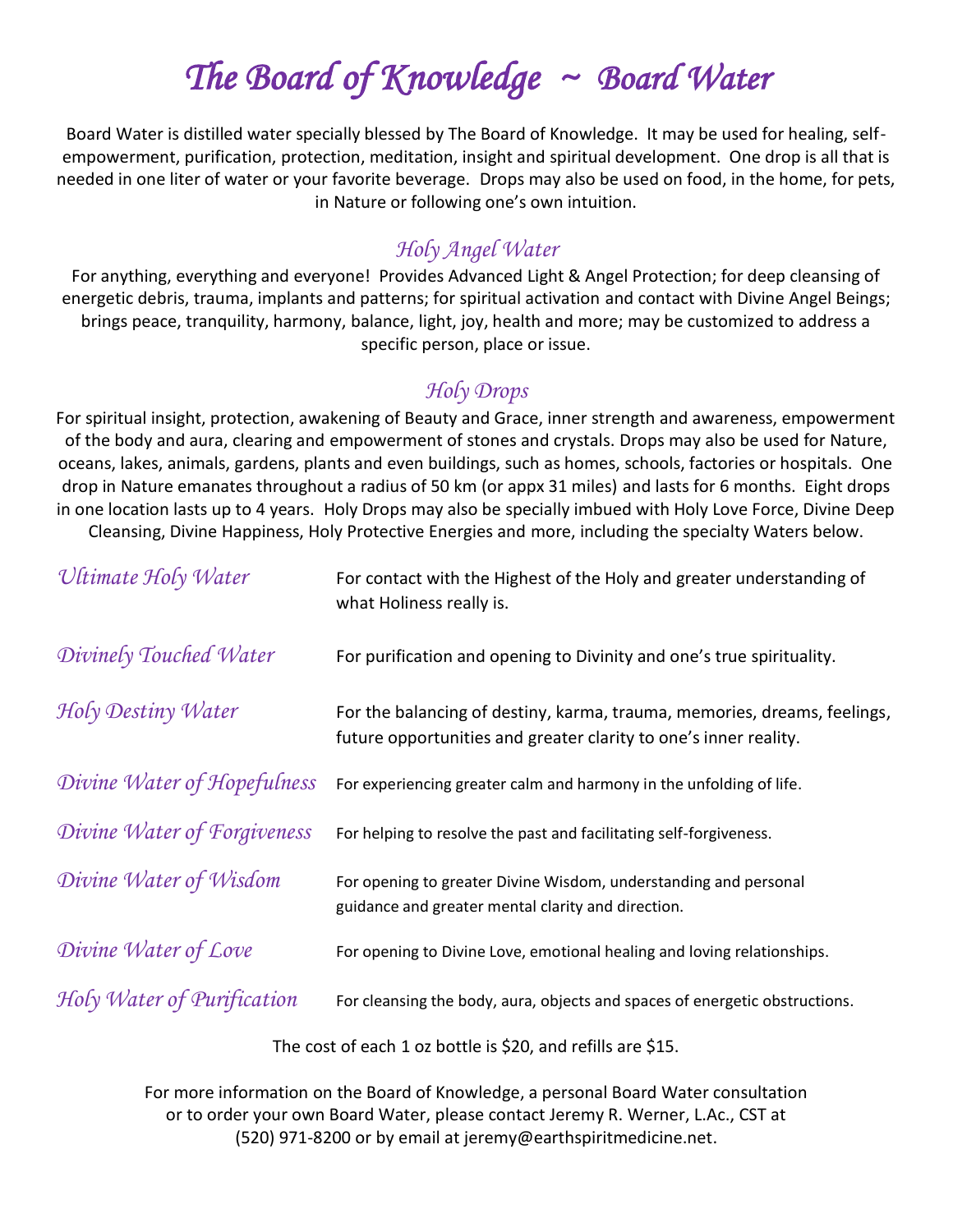### *The Board of Knowledge ~ Board Water Divine Meditation Sets*

*The Spiritual Awakening Set \$100 Board Water for Body & Soul Board Water for Integration of New & Higher Chakras Master Water Board Water for Spiritual Success*

This extraordinary set begins by opening the Body and Soul to increase its frequency and prepare your system to take in and integrate new and higher chakras that further your personal spiritual development and evolution. The Master Water then continues the journey by offering new insights and opportunities to take the next steps in your own enlightenment and individual self-mastery. The Water for Spiritual Success finishes the session with a blessing and initiation to bring greater fulfillment and success in your meditations and the manifestation of your dreams, wishes and spiritual endeavors.

> *The Divine Destiny Set \$100 Ultimate Holy Water Divinely Touched Water Reality Water Holy Destiny Water*

This special set awakens you to a greater sense of the Holiness and Divinity that resides within you and in the entire Universal Creation. The journey begins with a holy purification and blessing before bringing you exquisite contact with the Divine. The Reality Water then opens you to a higher reality which contains knowledge, meaning and new answers for everything while bringing forward your highest and finest potentials in life. The Holy Destiny Water finishes the session by clarifying your inner reality and opening future opportunities for the manifestation of your life purpose.